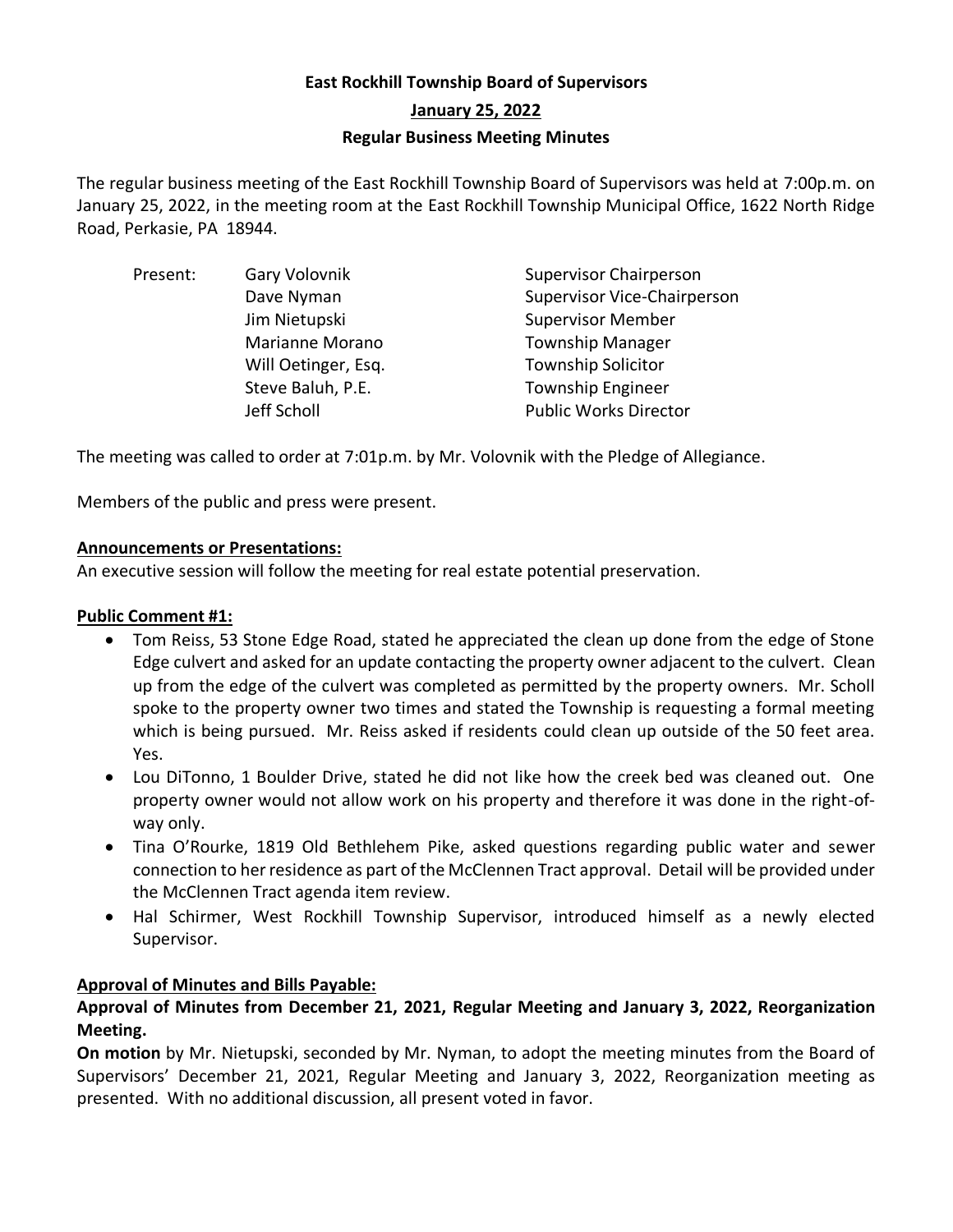#### **Payment 2021 Unpaid Bills dated January 21, 2022, in the amount of \$69,429.37 and 2022 Unpaid Bills dated January 21, 2022, in the amount of \$234,530.37.**

**On motion** by Mr. Nyman, seconded by Mr. Nietupski, to approve payment of the 2021 Bills List dated January 21, 2022, in the amount of \$69,429.37 as presented. With no additional discussion, all present voted in favor.

**On motion** by Mr. Nietupski, seconded by Mr. Nyman, to approve payment of the 2022 Bills List dated January 22, 2022, in the amount of \$234,530.37 as presented. With no additional discussion, all present voted in favor.

### **Township Manager's Report: Marianne Morano Bid for 1404 Schwenkmill Road Trailer.**

**On motion** by Mr. Nyman, seconded by Mr. Nietupski, to award the bid to Kreshnik Blakaj in the amount of \$1.00 for the 24' x 60' modular home contingent on removal of the whole modular home from the site by May 30, 2022, as presented. With no additional discussion, all present voted in favor.

**Final Approval of 2022 Projects.** Due to shortages, vehicle replacements as budgeted cannot be ordered until August 2022 for 2023 inventory. Staff will have ordered as soon as possible. The 2022 projects were available on the website in the public packet.

**On motion** by Mr. Nyman, seconded by Mr. Nietupski, to grant final approval of 2022 projects as presented. With no additional discussion, all present voted in favor.

**Architectural Proposals.** Per the approved 2021 budget staff met and reviewed the function of the public works complex to replace the 1983 public works maintenance building and 1972 garage with a building to accommodate current equipment and fleet in one location for improved function and response. A preliminary site rendering, photos of holes and structural concerns in the current building and two proposals for Architectural services, as approved in the 2022 budget, were provided to the Board.

Mr. Nietupski stated opposition expressing a bigger concern to minimize flooding to Stone Edge culvert. Mr. Nyman noted Mr. Nietupski delayed the office project which increased the cost and at that time Mr. Nietupski expressed a desire for the public works building to be replaced and opposition to the office addition.

Consensus of the Board was for staff to continue to look at the site for a conclusion by the end of 2022 as budgeted.

# **Municipal Building HVAC Proposal.**

**On motion** by Mr. Nyman, seconded by Mr. Nietupski, to accept Energy Equipment Controls LLC quote in the amount of \$3,500.00 for remote access to the HVAC equipment in the new municipal office addition as presented. With no additional discussion, all present voted in favor.

**2021 Manger Overview.** Mrs. Morano cited her 2021 Overview which had been provided to the Board of Supervisors and in the public packets. The report is posted to the Township website.

Mr. Nyman thanked Mrs. Morano for her efforts through the year, especially during the renovation.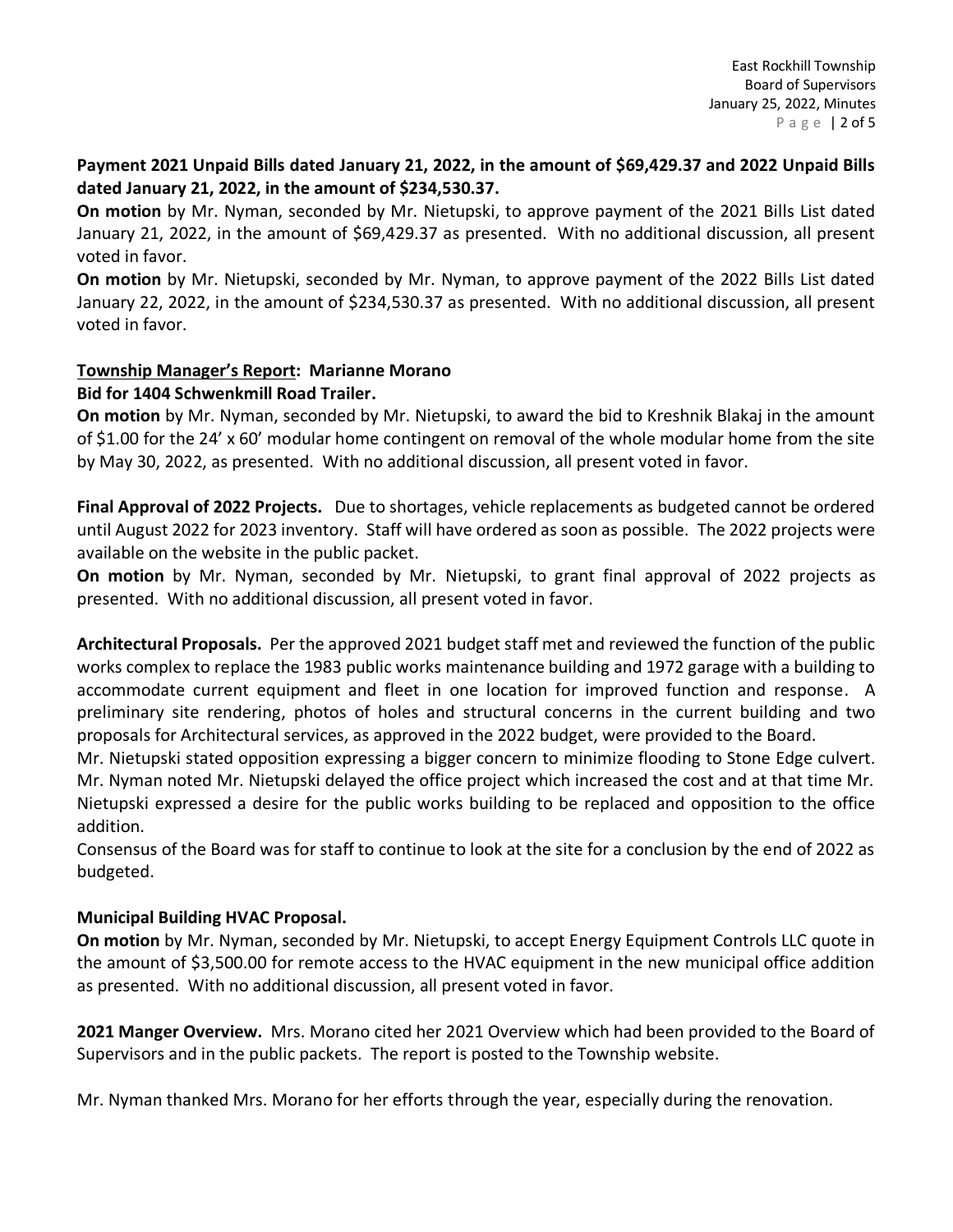**On motion** by Mr. Nyman, seconded by Mr. Nietupski, to approve the Township Manager report. With no additional discussion, all present voted in favor.

#### **Public Works Report: Jeff Scholl**

Mr. Scholl updated the Board on Public Works activities as of January 18, 2022. Of note, the treatment plant generator is in need of repair. The report is on file.

**On motion** by Mr. Nietupski, seconded by Mr. Nyman, to approve the Township Public Works report. With no additional discussion, all present voted in favor.

#### **Township Engineer Report: Steve Baluh, P.E.**

**McClennen Tract**. Mr. Baluh reiterated multiple conditional use hearings were held for the McClennen Tract which resulted in a 2013 Court Order Stipulation Agreement and in 2021 a plan was submitted for approval within the Agreement parameters. After multiple Planning commission meetings the plan has been recommended for preliminary approval, with conditions. Staff met with representatives and outstanding items for Supervisor's recommendation were reviewed.

Consensus of the Board was to have the Developer do improvements on Hill Road utilizing the overlay cost estimate noting there are deep ditches on the road which gives the perception of a narrow road and trees in the right-of-way both of which may impede improvements; Old Bethlehem Pike is to receive a full width overlay as required in the Ordinance and which is maintained by East Rockhill Township; left turn lane into the development on Old Bethlehem Pike shall be per Township Traffic Planning Consultant recommendation once speed information has been provided by Pennridge Regional Police; the left turn lane for the residential driveway across from the Old Bethlehem Pike entrance shall be per Township Traffic Engineer recommendation; applicant is moving forward with meeting with property owners for roundabout right-of-way acquisition; Board is agreeable to closing Park Avenue and Three Mile Run Road intersection for sewer, water and roundabout installation and would like recognition this will shorten the length of time for construction and requested applicant do additional improvements to Hill Road; sewer sanitary sewer connection at Township request to Old Bethlehem Pike has been provided and there is also an easement per the Stipulation Agreement behind properties which was to not have sewer infrastructure; EDU payments are historically received at one time but in response to applicants request to pay with permit submission staff can resolve a phased EDU payment and a phase with reservation fees, with savings credited to the Township; Township Engineer will determine cost of parking lot and playing field not to be constructed with monies put towards Hill Road improvements; all three bus stops locations as recommended by Pennridge School District shall have shelters; water main extension will be per Perkasie Regional Authority; basin fencing is to be installed where required by Ordinance; Township Traffic Engineer is to determine traffic calming crosswalk design pattern recognizing Township roads shall not have substantial maintenance cost; and Supervisors were in agreement with the Planning Commission waiver request recommendations.

Interjections from the public without stating name and address were responded to. The exit from the development to Hill Road was never approved as an emergency exit; large trucks traversing through and over roundabout will remain on their side of the street; traffic engineer will review the proposed detour to maintain traffic flows; the applicant reviewed stormwater and potential impact of water to Stone Edge culvert which confirmed the development will slow the speed of water during heavy rain events; the Stone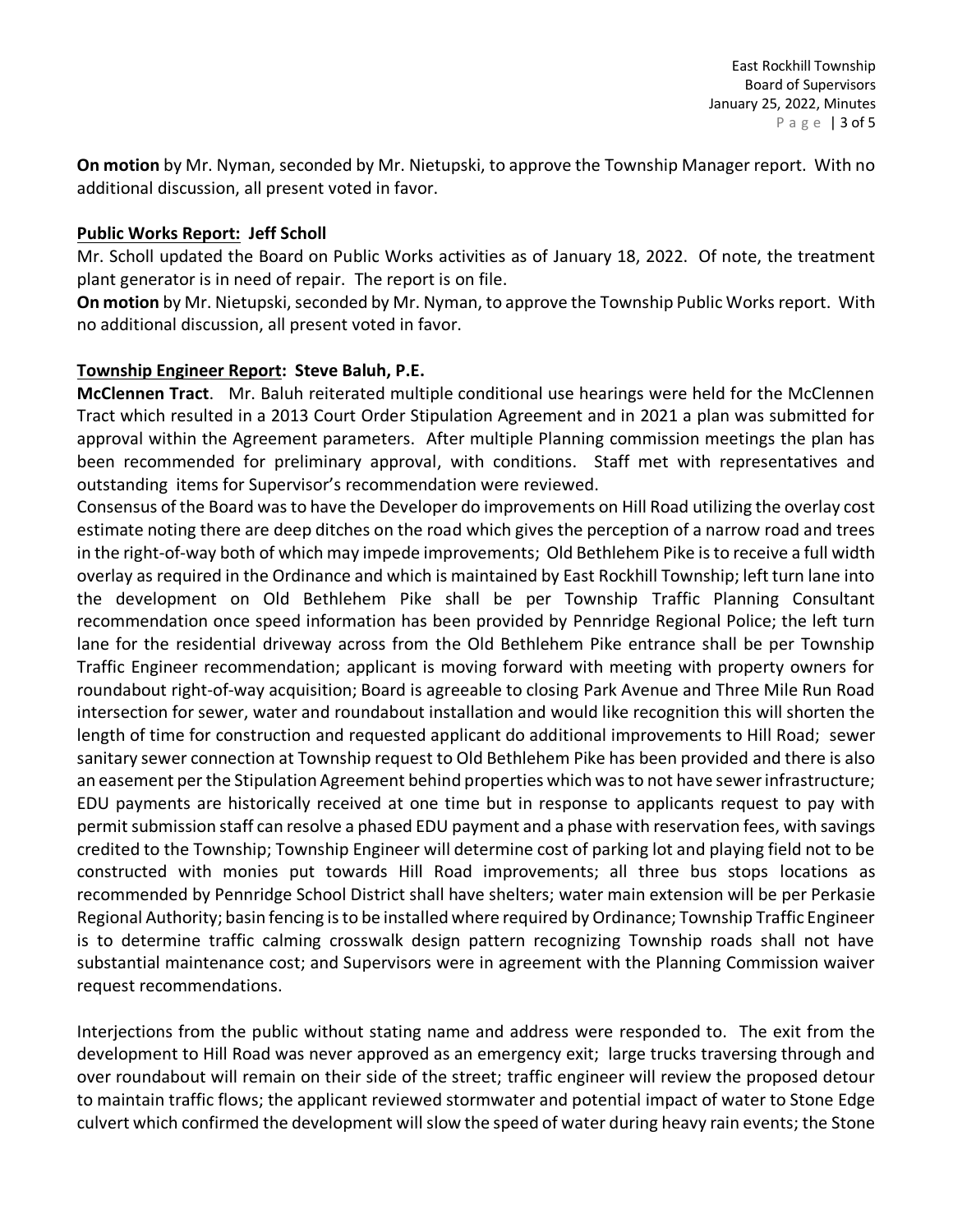Edge culvert was not constructed incorrectly but was installed according to a DEP issued permit and according to the approved plan which was designed and approved to flood; the sanitary sewer connection installed to Old Bethlehem Pike will allow future connections but further detail is needed before design and cost to properties in the vicinity is known.

The McClennen Tract extension request to March 1, 2022, was acknowledged.

**On motion** by Mr. Nietupski, seconded by Mr. Nyman, to accept the Township Engineer's report. With no additional discussion, all present voted in favor.

#### **Township Solicitor Report: Will Oetinger, Esq.**

There was none.

#### **Board and Commission Reports**

#### **Pennridge Regional Police Department: Chief Paul Dickinson, Jr.**

The Chief shared the December 2021 and 2021 to 2020 Annual comparison Pennridge Regional Police activity report. The report is on file.

**On motion** by Mr. Nyman, seconded by Mr. Nietupski, to accept the Pennridge Regional Police Department report. With no additional discussion, all present voted in favor.

#### **Planning Commission: Anne Fenley**

Mrs. Fenley shared the 2021 annual report. The report is on file.

**On motion** by Mr. Nyman, seconded by Mr. Nietupski, to accept the Planning Commission report. With no additional discussion, all present voted in favor.

# **Pennridge Wastewater Treatment Authority**

Mr. Nyman shared the January 24, 2022, meeting report. The December 2021 minutes and flow reports were provided to the Board.

**On motion** by Mr. Volovnik, seconded by Mr. Nietupski, to acknowledge receipt of the Pennridge Wastewater Treatment Authority minutes and flows. With no additional discussion, all present voted in favor.

# **Department and Emergency Services Reports**

On motion by Mr. Nyman, seconded by Mr. Nietupski, to acknowledge receipt of the Department and Emergency Services reports. With no additional discussion, all presented voted in favor.

#### **New or Other Business – Supervisors' Items**

• Mr. Nietupski stated appreciation for agenda executive session detail and reiterated his desire for Township Engineer Planning Commission review letters to be made public prior to Planning Commission review of the plan. The Board did not support making draft documents public, noting that documents remain draft until presented at a public meeting and it was not fair to the Planning Commission who are appointed to review and make recommendations on plans.